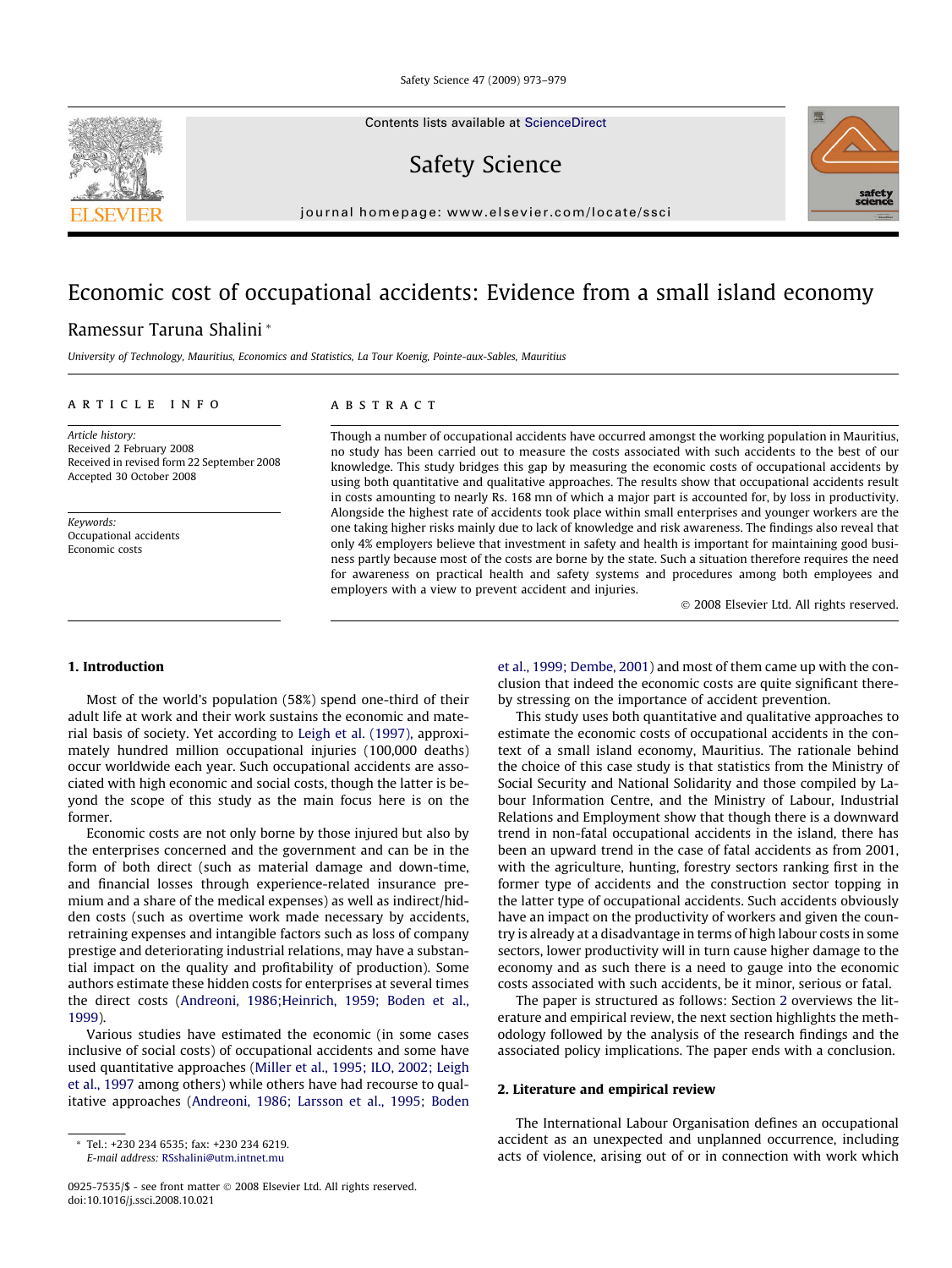results in one or more workers incurring a personal injury, disease or death. The economic costs associated with occupational accidents can be defined as the direct, indirect and opportunity costs borne by employers, employees and government (via the social security system). While on the other hand [Keller \(2001, p. 438\)](#page--1-0) describes the social costs as ''losses or limitations in a person's ability to engage in major social roles and activities. These include working, parenting, or sharing leisure activities with or caring for friends and family.''

While there have been studies quantifying the economic costs of occupational injury using data on workers' compensation insurance payments, provision of medical services, time needed to return to work, and other direct insurance and employment data, very few research have tried to estimate the social costs (e.g., changes in future work activity, impact on family members of injured worker, impact on quality of life) and as such much of such costs remain unknown leading employers to underestimate the cost of occupational injury ([Brody, 1990; Boden et al., 1999; Dem](#page--1-0)[be, 2001; Weil, 2001\)](#page--1-0).

Turning to the methods for estimating the economic costs of occupational accidents, economists have developed two main methods namely the willingness to pay (WTP) method and the human capital (HC) method. The WTP method attempts to apply prices that are generated in market transactions unfettered by Medicaid, workers' compensation, and other government subsidies. The WTP accounts for the value people place on the health of retirees, children and homemakers; on pain and suffering; and on variations across individuals and communities. The HC on the other hand categorise costs into direct and indirect ones. The direct costs refer to the actual money spent or anticipated to be spent on providing medical care to the injured person and administrative costs for delivering medical care and for delivering indemnity benefits. Indirect costs represent forgone opportunities for the injured person, his or her family, unpaid caregivers, employer, co-workers, and society at large. The HR method has been criticised on various grounds such as ignoring costs for non-wage earning persons, underestimating the costs to women and minorities given their wages tend to be low due to discrimination and ignoring substitution effects, for instance the economic costs of a cashier being shot may equal to the costs of locating, hiring and training a previously unemployed person [\(Rice, 1994\)](#page--1-0). Hence the WTP method is preferred given it is more comprehensive.

Yet for this study the HC method is used since firstly all the individuals analyzed must have been working for pay before the injury. The minority and gender issue is not a problem in our case as the study does not distinguish between among races and ethnicities nor between women and men. Moreover, the criticisms regarding the substitution effects apply only to the indirect costs component of HC method and in come cases the criticism is invalid given that not all workers are easily replaced and home production is not easily replaced especially in the case of a valued family member. Finally the WTP method requires a lot more information which can be very subjective and the responses are subject to free riding problem.

#### 3. Data analysis

Following the recommendation of [Dembe \(2001\)](#page--1-0) who stated that quantitative approaches should be backed by the use of qualitative research approaches (including ethnographic interviews, focus groups, population-based surveys and questionnaires, and case studies) in order to calculate the true economic and or social costs of occupational accidents, this study adopts both approaches.

For quantitative approach, secondary data from the Industrial Injury Branch of the Ministry of Social Security and National Solidarity, the Central Statistical Office, Ministry of Public Infrastructure and the Occupational Safety and Health Inspectorate will be used to estimate the following cost elements:

- lost income through time off from work,
- Productivity lost due to disability and death,
- cost of the medical treatment which victims received,
- cost of investigation by Occupational Safety and Health Inspectors.

For the purpose of this study, occupational accidents reported to the National Pension Fund and Occupational Safety and Health Inspectorate during July 2002–June 2003 were chosen. During this period 3634 were reported including 14 fatal and 3620 non fatal accidents. Alongside, the study considers non-fatal accidents where injured workers stayed off-work up to 30 days as minor accidents and as serious accidents those where worker resumed work after more than 30 days, if ever. Table 1 shows the distribution of various types of accidents across different economic sectors.

To gather qualitative data 100 victims, 50 employers and 50 family members were surveyed. The stratified random sampling method was used and the sample frame for employees, employers and family members were drawn as per Tables 2 and 3.

Three semi-structured questionnaires were designed aimed at obtaining information on cost of work accidents from the injured employees, their families and employers through face-to-face interviews and through telephone interviews. All employers were interviewed through the phone. 75% of victims having sustained minor injuries and the family members were interviewed through

#### Table 1

Distribution of accidents by days of absence from work, within the various economic sectors (July 2002–June 2003).

| Economic activity                                      | $\leq$ 3<br>Days | $3 - 7$<br>Days | $8 - 14$<br>Days | $14 - 30$<br>Days | >30<br>Days | Fatal<br>accidents |
|--------------------------------------------------------|------------------|-----------------|------------------|-------------------|-------------|--------------------|
| Agriculture, hunting,<br>forestry                      | 378              | 402             | 97               | 238               | 79          | 3                  |
| Manufacturing                                          | 43               | 150             | 44               | 384               | 62          | $\mathbf{1}$       |
| Electricity, gas, water<br>installation                | $\Omega$         | $\Omega$        | $\Omega$         | $\overline{2}$    | $\Omega$    | $\Omega$           |
| Construction                                           | 400              | 352             | 29               | 172               | 22          | $\overline{4}$     |
| Wholesale retail trade,<br>rep(commerce)               | 14               | 22              | 8                | 97                | 14          | $\mathbf{1}$       |
| Hotels and restaurants                                 | $\Omega$         | 2               | $\mathbf{1}$     | 54                | 2           | $\mathbf{1}$       |
| Transport, storage,<br>communication                   | 56               | 110             | 26               | 102               | 37          | $\overline{2}$     |
| Education                                              | $\Omega$         | $\Omega$        | $\bf{0}$         | $\mathbf{1}$      | $\Omega$    | $\Omega$           |
| Community social and<br>personal service<br>activities | $\overline{2}$   | 12              | 8                | 81                | 12          | $\mathfrak{D}$     |
| Private household with<br>employed persons             | 2                | $\Omega$        | $\Omega$         | 98                | 5           | $\Omega$           |
|                                                        |                  |                 |                  |                   |             |                    |

Source: Ministry of Social Security and National Solidarity.

#### Table 2

Sample of injured employees/employers.

| Economic activity                     | Number of employees | Number of           |                |  |
|---------------------------------------|---------------------|---------------------|----------------|--|
|                                       | Minor<br>accident   | Serious<br>accident | employers      |  |
| Agriculture, hunting and forestry     | 33                  | $\mathcal{P}$       | 17             |  |
| Manufacturing                         | 18                  | $\overline{2}$      | 10             |  |
| Construction                          | 28                  |                     | 15             |  |
| Wholesale and retail trade            | 3                   |                     |                |  |
| Transport, storage and communications | 8                   |                     | 5              |  |
| Other service activities              |                     |                     | $\overline{2}$ |  |
| Total                                 | 94                  | 6                   | 50             |  |